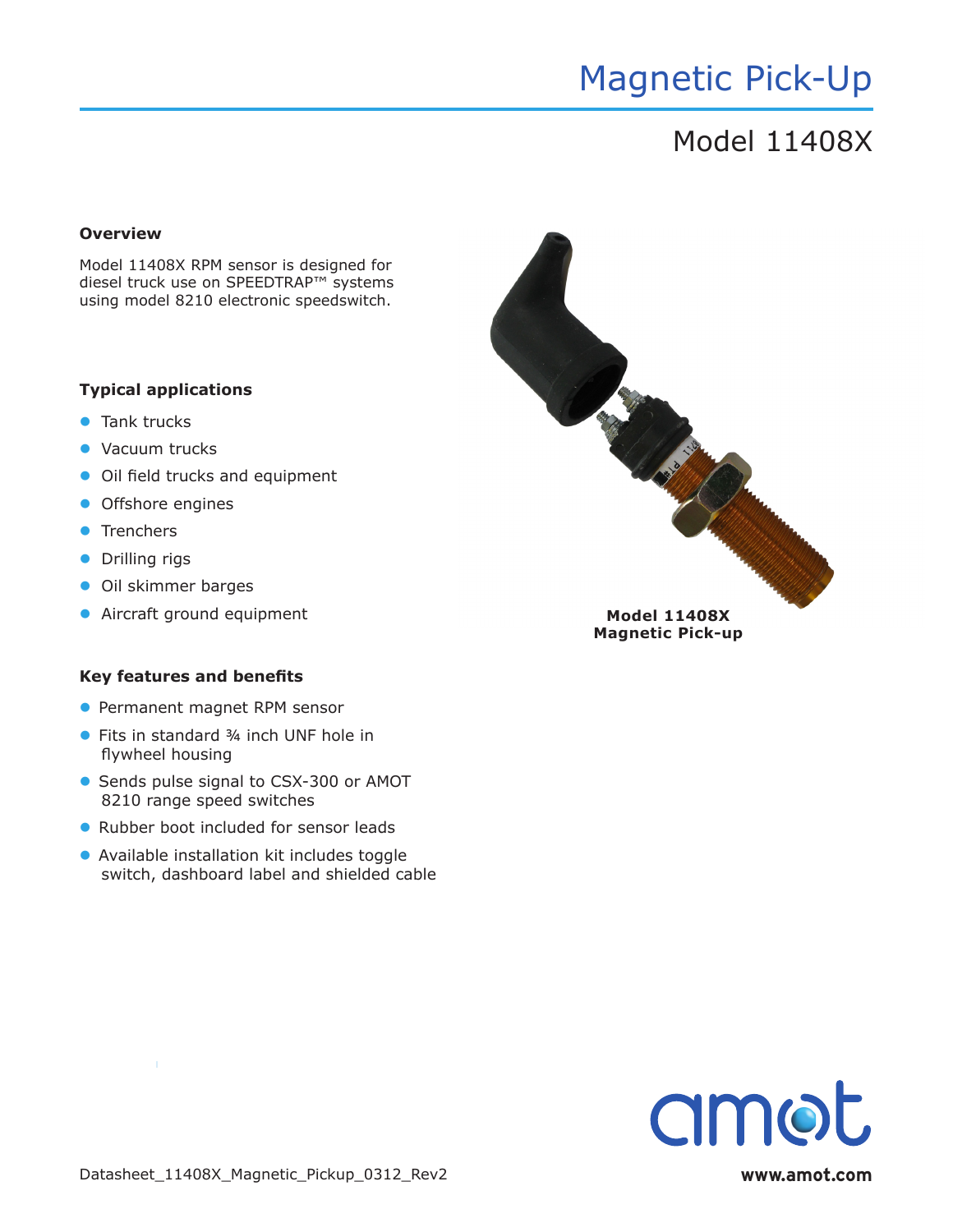### Operation

A permanent magnet built into the sensor provides a magnetic field at the base of the sensor. As each tooth of the flywheel passes through the magnetic

field, a signal (voltage pulse) is generated. This signal is then sent to the 8210 Speedswitch for monitoring.

# Specification

| <b>Power supply:</b>          | $10.2 - 12.6$ VDC             |              |
|-------------------------------|-------------------------------|--------------|
|                               |                               |              |
| <b>Pressure requirements:</b> | 3.45 - 13.79 bar              | 50 - 200 psi |
| Temperature:                  | $18 - 49^{\circ}$ C           | $0 - 120$ °F |
| Valve body:                   | <b>Brass</b>                  |              |
| Valve seals:                  | Buna N (Nitrile)              |              |
| <b>Valve piston:</b>          | 303 SS                        |              |
| <b>Pressure Connections:</b>  | $1/4''$ NPT                   |              |
| <b>Mounting threads:</b>      | $1/4 - 2.0 \times 3/8''$ deep |              |
| <b>Approvals:</b>             | CSA and UL listed             |              |
|                               |                               |              |

### **Dimensions**

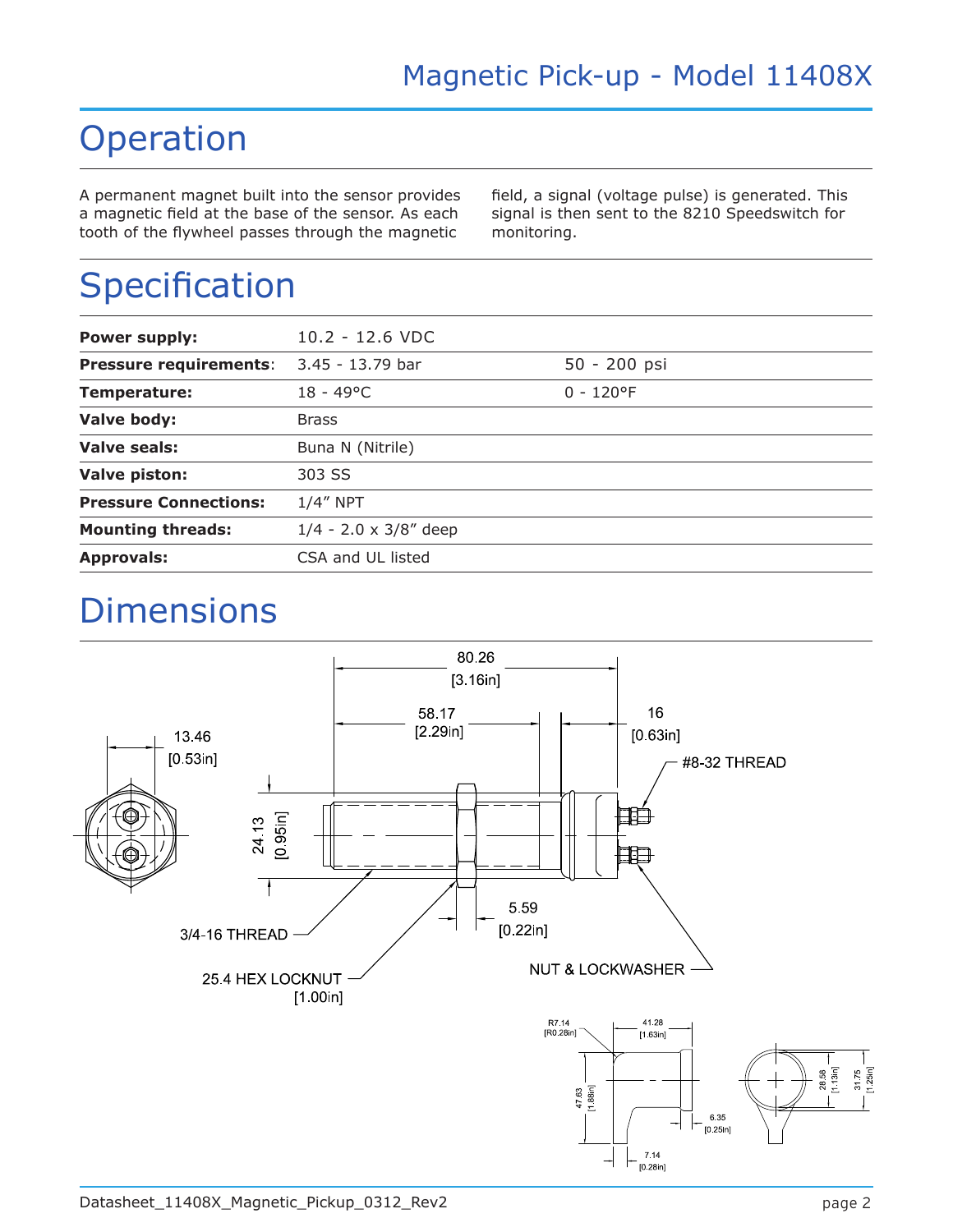## Typical application



### **Electro/Pneumatic Automatic System (Manual Pneumatic)**

### How to order

To order specify Model 11408X (with boot).

To order a replacement Silicone boot specify Model 11409.